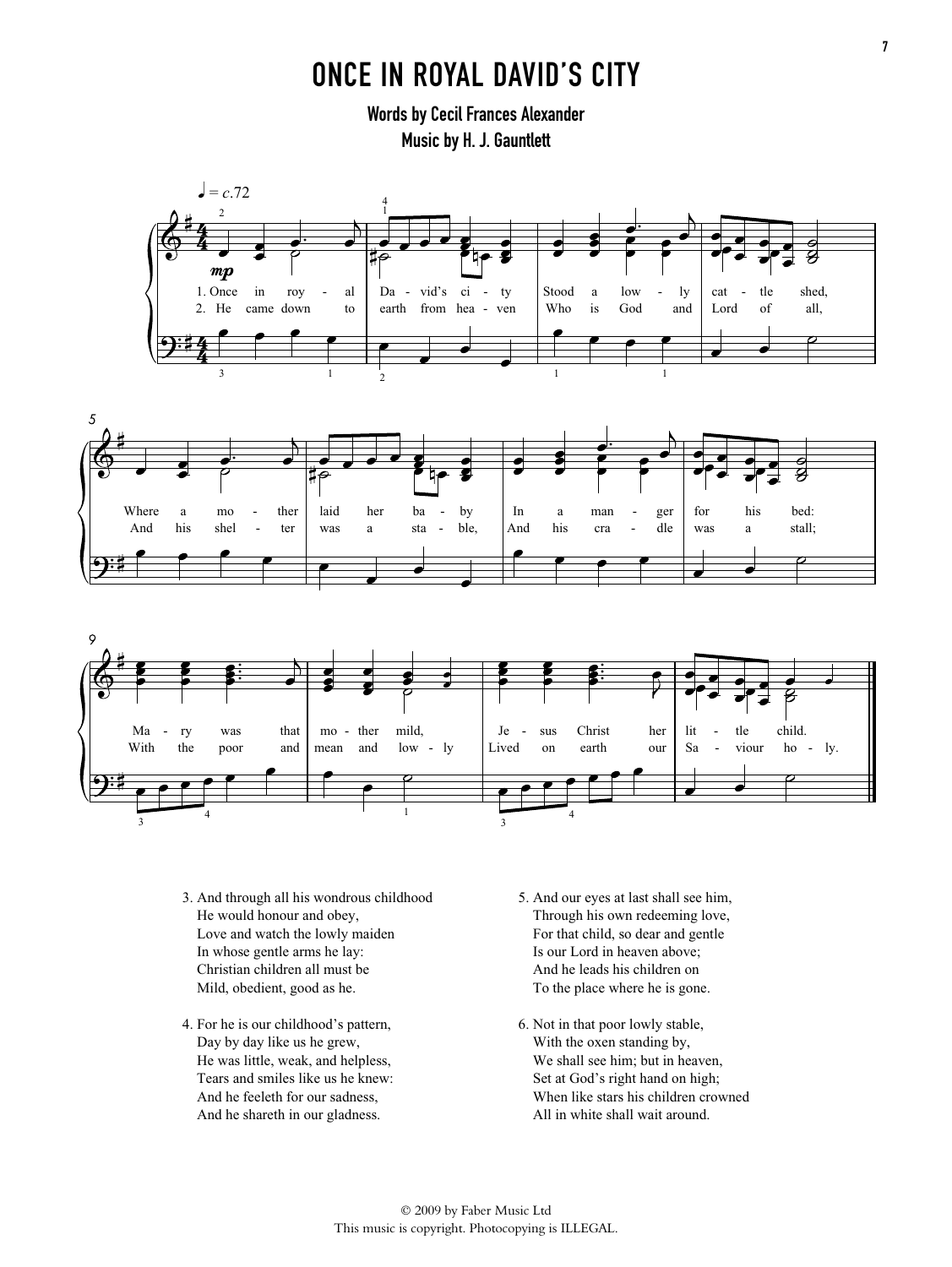## AWAY IN A MANGER

Words traditional Music by William J. Kirkpatrick